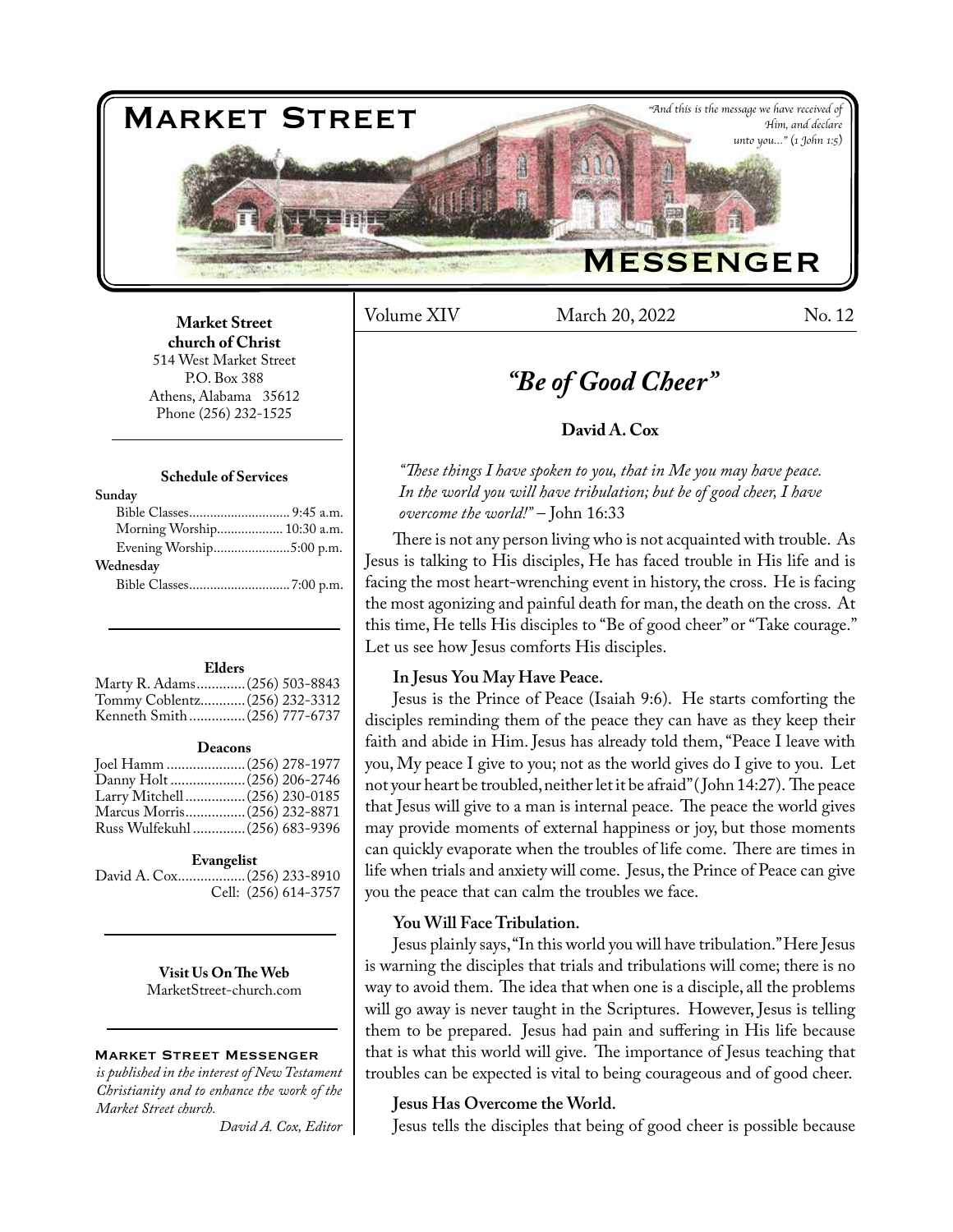He has overcome the world. The disciples can now face the trials in life, and even while the tears may be flowing, there is rejoicing because Jesus has won the battle. In the world, there will always be sorrows, pains, struggles of all kinds, but like the disciples of the Lord, we can rejoice.

Indeed, we can see how the child of God can and should be of good cheer. When the trials in life come, there will be no need to second guess ourselves about God's love for us. He loves us, gave His life for us, and overcame the power of Satan; death. Now, we can see life and live life with hope, that is sure. Why should we not be of "good cheer?" Let us resolve to live our lives in Christ with courage and good cheer.

*∞*

# *Jesus – On The Brutality of War*

# **Mark W. White**

As disciples of the "Prince of Peace" we must think as Jesus thought. It is possible to reason from the Lord's statements and arrive at His conclusions regarding almost any matter presented to us. Christians must constantly ask, "How would Jesus feel about this?" or "What would Jesus say about this?" Luke 6:40 states, "A pupil is not above his teacher; but everyone, after he is fully trained, will be like his teacher." We can know how Jesus feels about the brutalities of warfare.

In Matthew 24, Jesus issues several warnings about the destruction of Jerusalem by the Roman army. The siege of Jerusalem occurred in A.D. 70, forty years after Jesus issued His warnings. "When you see the abomination of desolation …then those who are in Judea must flee to the mountains…but woe to those who are pregnant and to those who are nursing babies in those days! But pray that your flight will not be in winter or on the Sabbath…" (Matthew 24:15-20, NASB). Jesus knew that brutal armies would not make any exception for women and little children, or the harshness of the winter season. World history is replete with accounts of human warfare where the most vulnerable are treated as if they

were themselves violent, threatening aggressors! Such brutality is designed to break the spirit of an enemy and bring about surrender, so that innocent non-combatants will not be further harmed.

Expectant mothers, children, the elderly and the infirm are most often the first casualties of war. Jesus looked upon Jerusalem with compassion and knew that these defenseless people in Judea would suffer immensely at the hands of brutal aggressors from Rome. Since that time, He has also witnessed countless episodes of warfare where such atrocities have occurred. Wicked perpetrators of war have both purposely and recklessly aimed their weapons at the most vulnerable. God takes notice of such barbarism and will judge those who murder and maim the innocent.

Unfortunately, our information age has afforded us a front row seat to witness the cruelties of the machinery of warfare. We now have unprecedented views of just how evil some humans are and how unrelenting their lust for power, property and prestige can be. King Jesus is not at all pleased by the hatred, bloodshed and disregard for human life which warfare brings.

~via *Cy-Fair Family News & Notes;* Cypress, Texas.

*∞*

# *The Kingdom Is Within You*

#### **Kenny L. Chumbley**

The basis of all government is self-government. It increasingly seems the ineptitude and heavy handedness of our ruling class springs from a lack of self-control. How can anyone govern anything or anybody until they have first learned to govern him or herself?

Self-government, self-rule, self-discipline is what Jesus was talking about when He said, "the kingdom of God is within you." It's what James was talking about when he said, "Where do wars and fights come from among you? Do they not come from your desires for pleasure that war in your members? You lust and do not have. You murder and covet and cannot obtain. You fight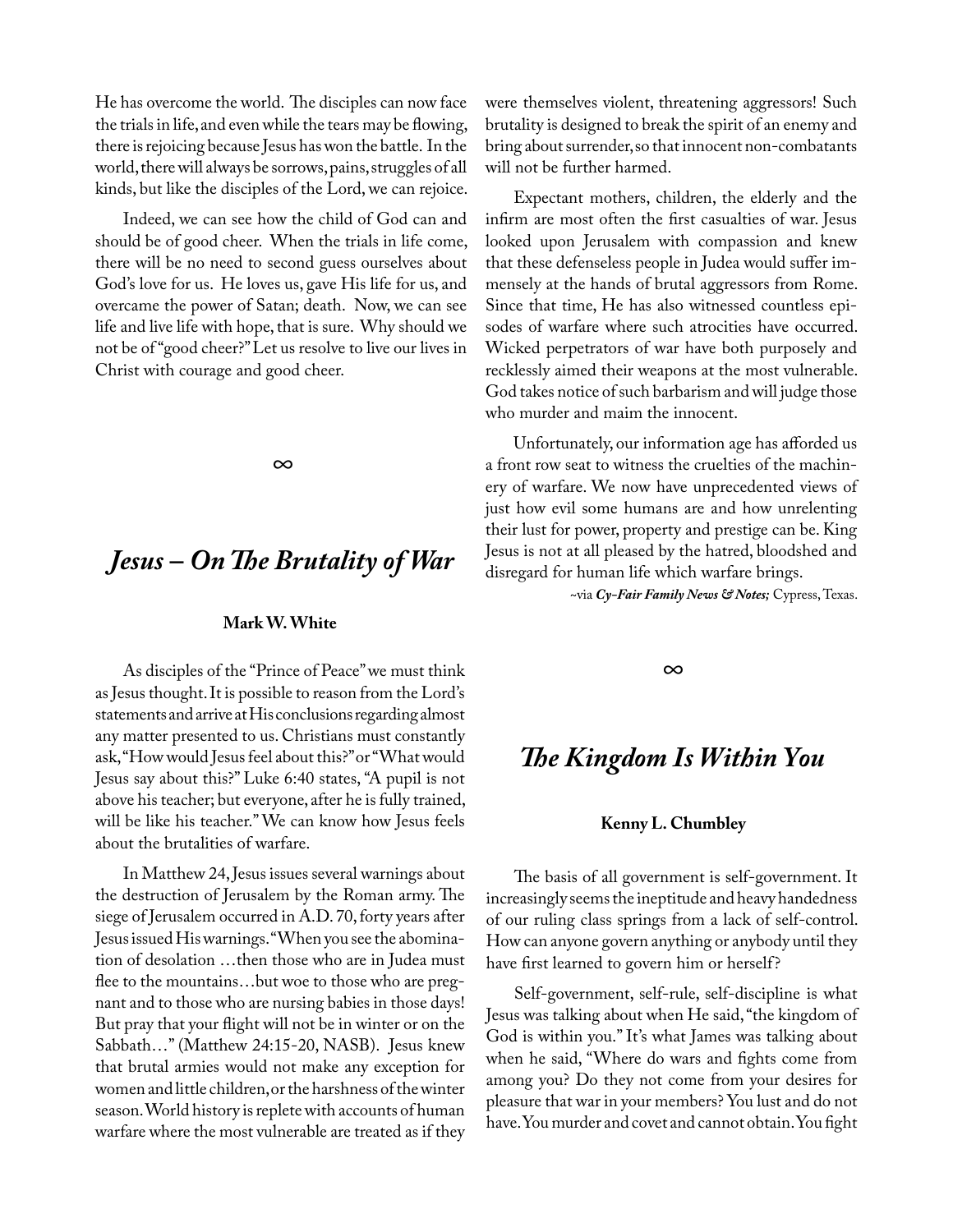and war" (4.1– 2). Addictions don't just happen; they happen when the war inside is lost. Wars and rumors of wars don't just happen; they happen when the war inside is lost. And the same goes for injustice, insider trading, slander, violence against another, etc.—all of these result because someone has lost or is losing the battle for their soul.

And because this matter is so serious (for what does a man profit if he gains the whole world and loses his own soul), and because self-control doesn't develop automatically, Paul, in 1 Corinthians 9.24–27, tells us we are to reckon ourselves like an athlete on a racecourse running for a prize. To gain the prize, we must so run (KJV), run in such a way as to obtain it. The verbs Paul used reveal the difficulty and strenuousness of the contest: run, compete, fight, bring into subjection. Only through such effort, discipline and training can the kingdom be in us.

~via *Gibson City Bulletin*; Gibson City, Illinios.



## **THE SICK:**

Brad Brown Nikki Ogles Shirley Miller Betty Jo Lovell Betty Pepper Doris Lovell Gabriella Gentry

Diane Kilpatrick

# *Those Undergoing Treatments or Chronic Illness:*

| Tommy Burns          |
|----------------------|
| Peggy Pepper         |
| Freddie Mae Elmore   |
| Anita Wheeler        |
| Judy Vaughn          |
| Doris Reid           |
| Phillip Harwell      |
| <b>Charles Burns</b> |
| Kenneth Fisher       |
| Matt Bassford        |
| Leigh Ellen Elliott  |

Priscilla Tucker Vicki Stringer Nikki Ogles Lona Jackson Jeanette Weir Lloyd Adams Cornelia Pepper Cindy Walker Al Pollard Sadricia Wilson Wynell Romine

#### *Athens Health & Restore Rehabilitation:*

Mildred Lambert, rm. 15 Evelyn Hogan, rm. 36<br>Brenda Wilson, rm. 77 Connie Brock, rm. 62 Brenda Wilson, rm. 77 Valeria Dalton, rm. 7

# *Limestone Health Facility:*

Alice Roberson, rm. 49 Bobby Ogles, rm. 113 Ann Bush, rm. 75

# *Shut-In or Away From Home:*

Nell Barksdale; at home Deanie Britton; Limestone Lodge Gwen Bullock; at granddaughter's in Huntsville Barbara Carter; Traditions Unaking Currier; Riverside Sr. Living, Decatur Irene Inman; at home Stan Stanford; at home Jimmy Stroud; Valley View, Madison William Thomas; Madison Manor, Madison Alan Thornton; Limestone Lodge Kathleen Wales; Limestone Manor *In The Hospital/Rehabilitation:*

#### *Updates:*

*Kolton Hardison* is to go to the GI doctor in Birmingham on Tuesday…*Dale Adcock's* neck surgery is scheduled for April 6th…*Carol Dean* is scheduled to have more tests on her heart on April 4th …*Betty Lovell* has continued to have problems with her arthritis.

**OUT OF TOWN:** *Christian Usery* is working in Birmingham, and we have missed him at some of our services…*Leah Richardson* has been in Florida this past week for her spring break.

**TOMMY GREENE (1938 – 2022):** It is with sadness we note the passing of *Tommy Greene.* Tommy passed away on Tuesday at his home. He had been a member of the Market Street church since 2013 and was always faithful in his presence at the services. Tommy's health began to decline about 4-5 years ago, and he continued to attend as much as he was able until 2019, when his health would not allow him to be out. Tommy's visitation and funeral were on Thursday afternoon at the Market Street building, and he was laid to rest in the Athens City Cemetery. May the Lord bless his family at this time.

**MARY RUTH GARDNER (1933 – 2022):** With sadness, we note the passing of *Mary Ruth Gardner.*  Mary Ruth passed away on Wednesday morning at the Limestone Health Facility. Mary Ruth and her husband, David, were longtime members of the Market Street church. Mary Ruth had attended here just about her whole life. Mary Ruth has dealt with several health